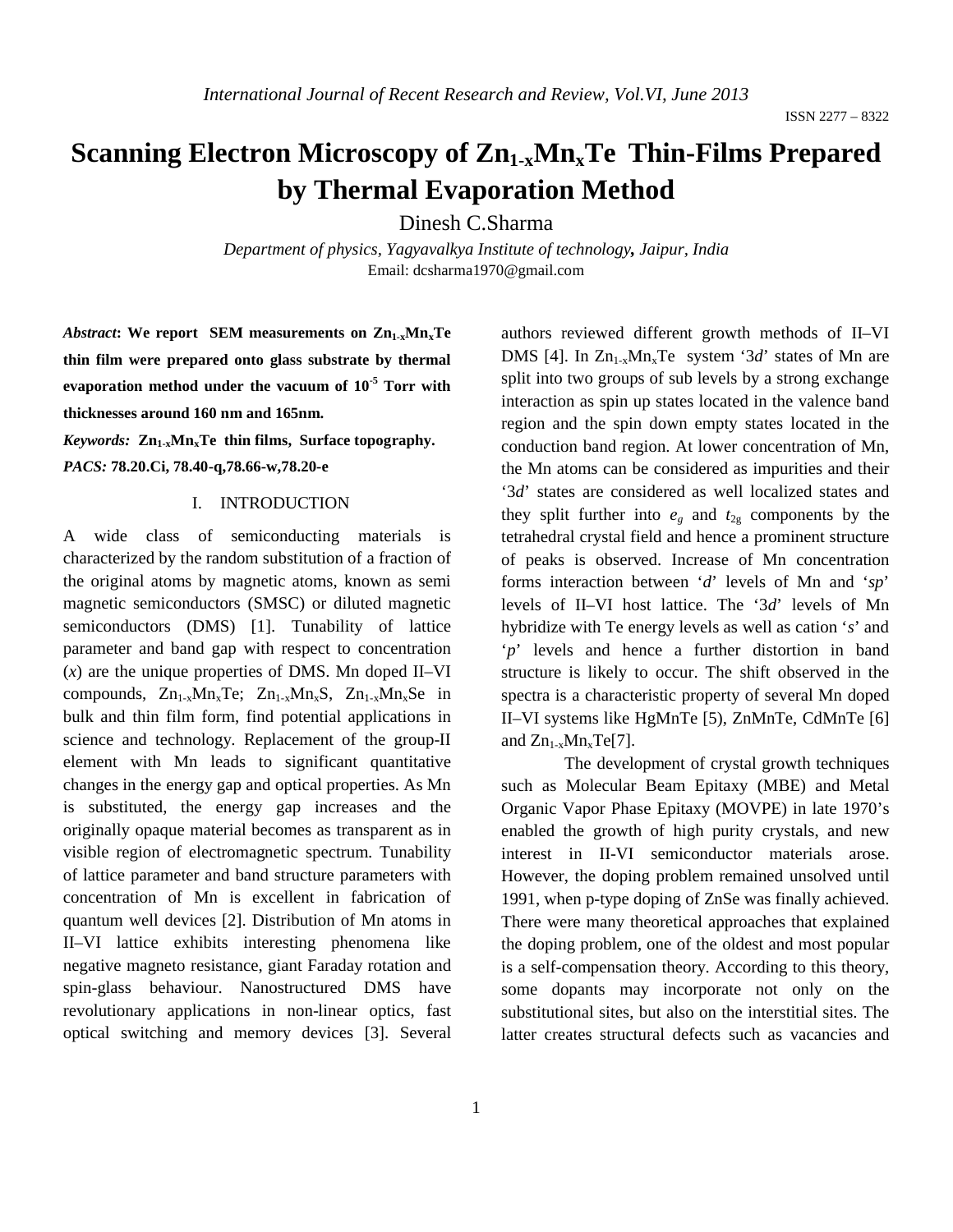leads to a self-compensation. Though the application of II-V semiconductors for LEDs is a main driving force for scientific research on these materials, the potential of their technical application is much broader. The applications include solar cells, X-ray detectors, photo resistors, electron beam screens, etc [8]. The II-VI semiconductors ( ZnSe, ZnTe, CdSe, CdTe, ZnS etc.) have a direct band gaps with energies ranging from near ultraviolet to the far infrared, as a consequence, these materials should be useful in a wide varieties of electronics and optoelectronics devices [9,10].

### II EXPERIMENTAL

The  $Zn_{1-x}Mn_{x}Te$  thin films were prepared using a vacuum coating unit (Hind High Vacuum Company, Bangalore) Model 12A4D. High purity Zn (99.998), Te (99.998) and Mn (99.998) metal powder were taken in the stoichiometric proportion for the preparation of  $Zn_1$ .  $x<sub>x</sub>Mn<sub>x</sub>$ Te alloys with varying Mn composition with x = 0.1, 0.2 and 0.3. Each material of  $Zn_{1-x}Mn_{x}Te$  was weighed by an electronic balance which has a resolution of  $\pm$  0.0001 g, according to percentage of composition to be used. Then the materials were mixed and ground together using an agate mortar and pestle and then prepare their pallets for evaporation purpose. The pallets were prepared using hydraulic press at the pressure of 10 ton. The pallets were placed into molybdenum boat and it was heated indirectly by passing current through the electrodes. The glass substrate was placed in substrate holder above the boats carrying the materials. Cleaned glass slides were used as a substrate. The deposition has been done at vacuum of  $10^{-5}$  torr. In present work we have deposited three different film system viz. ZnTe,  $Zn_{0.9}Mn_{0.1}Te$  and  $Zn_{0.8}Mn_{0.2}Te$ .

# . III RESULT & DISCUSSION

#### **Scanning Electron Microscopy**

The surface morphology and grain size analysis of the thin films have been estimated by SEM measurements using ZEISS E.V.O. 18 model. Fig.1 (a) shows the image of  $Zn_{0.9}Cr_{0.1}Te$  SEM with magnification = 20.00 KX, Fig.1 (b) shows the image of  $Zn_{0.9}Cr_{0.1}Te$  SEM with magnification =  $50.00$  KX, Fig.1(c) shows the image of  $Zn_{0.9}Cr_{0.1}Te$  SEM with magnification = 100.00 KX, Fig.1(d) shows the image of  $Zn_{0.9}Cr_{0.1}Te$  SEM with magnification  $= 150.00$  KX, these surface shows that thin film surface exhibits spherical granular structure distributed uniformly along the surface. The average grain size has found to be about  $\approx 152$  nm.

.